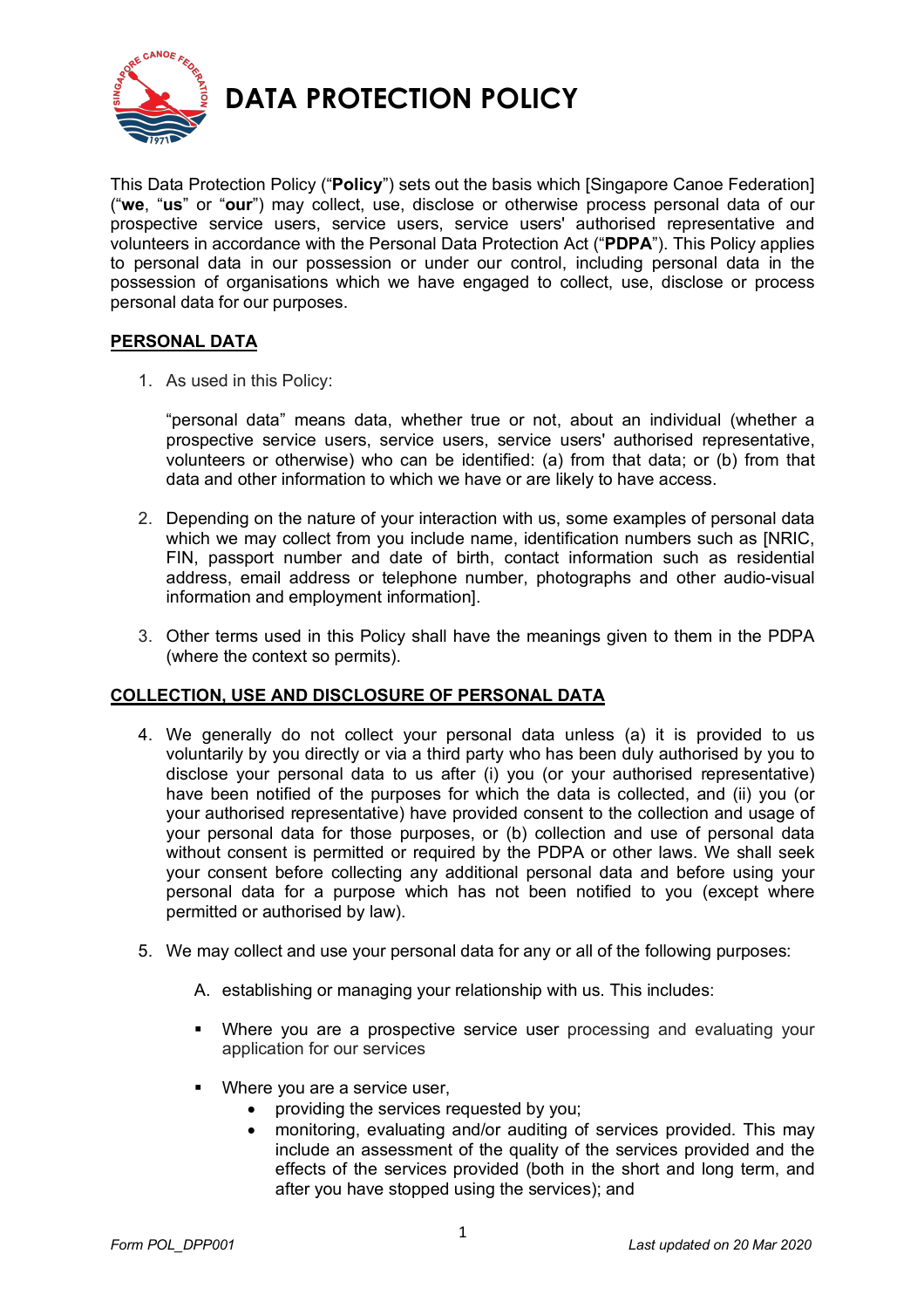- research related to your personal circumstances or services you used. We will notify you and obtain your written consent before using your personal data for any specific research project, unless otherwise permitted under the PDPA or other legislation.
- Where you are a service user's authorised representative
	- § processing and evaluating the service user's application for our services
- Where you are a volunteer.
	- processing and evaluating your suitability to volunteer; and
	- monitoring, evaluating and/or auditing of services you participated in.
- B. providing you with information on our upcoming events or activities, where you have specifically requested to receive such information;
- C. verifying your identity; and
- D. responding to, handling, and processing queries, requests, applications, complaints and feedback from you.
- 6. We may disclose your personal data:
	- A. where such disclosure is required for, or in connection with, the provision of the services requested by you;
	- B. to third party service providers, agents and other organisations we have engaged to perform any of the purposes listed in clause 5 above for us; and
	- C. to comply with any applicable laws, regulations, codes of practice, guidelines, rules or requests by public agencies, or to assist in law enforcement and investigations.

#### **WITHDRAWING YOUR CONSENT**

- 7. The consent that you provide for the collection, use and disclosure of your personal data will remain valid until such time it is being withdrawn by you or your authorised representative in writing. You or your authorised representative may withdraw consent and request us to stop collecting, using and/or disclosing your personal data for any or all of the purposes listed above by submitting your request via email or otherwise in writing to our Data Protection Officer at the contact details provided below. If you are unable to submit your request in writing or if you require any assistance with the submission of your request, you can ask to speak to or meet with our Data Protection Officer.
- 8. Upon receipt of your written request to withdraw your consent, we may require reasonable time (depending on the complexity of the request and its impact on our relationship with you) for your request to be processed and for us to notify you of the consequences of us acceding to the same, including any legal consequences which may affect your rights and liabilities to us. In general, we shall seek to process your request within 30 days of receiving it.
- 9. Whilst we respect your decision to withdraw your consent, please note that depending on the nature and scope of your request, we may not be in a position to continue providing our services to you and we shall, in such circumstances, notify you before completing the processing of your request. Should you decide to cancel your withdrawal of consent, please inform us in the manner described in clause 7 above.
- 10. Please note that withdrawing consent does not affect our right to continue to collect, use and disclose personal data where such collection, use and disclosure without consent is permitted or required under applicable laws.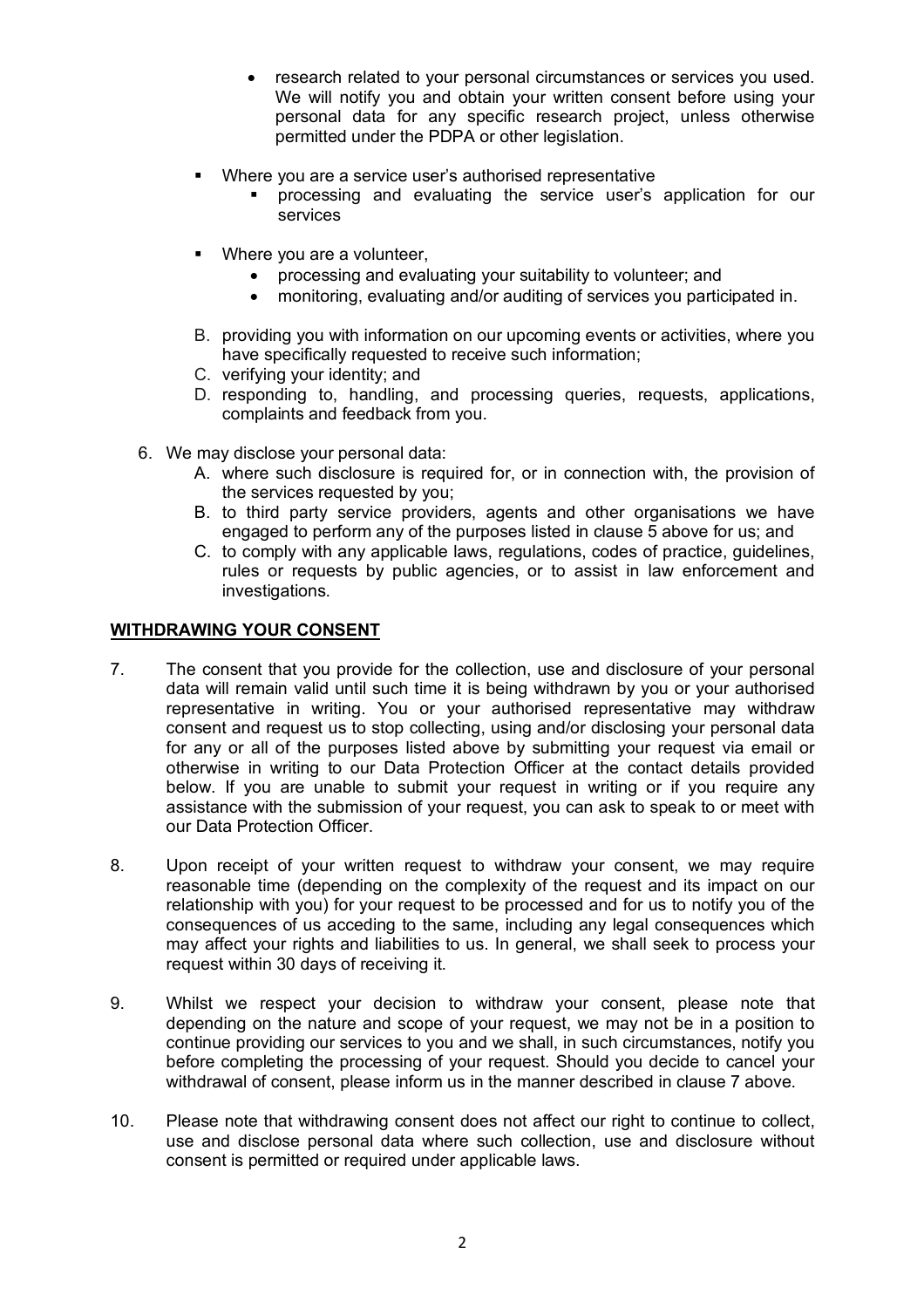### **ACCESS TO AND CORRECTION OF PERSONAL DATA**

- 11. If you wish to make (a) an access request for access to a copy of the personal data which we hold about you or information about the ways in which we use or disclose your personal data, or (b) a correction request to correct or update any of your personal data which we hold about you, you may submit your request via email or otherwise in writing, to our Data Protection Officer at the contact details provided below.
- 12. Please note that a reasonable fee may be charged for an access request. If so, we will inform you of the fee before processing your request.
- 13. We will respond to your request as soon as reasonably possible. In general, our response will be within 30 days. Should we not be able to respond to your request within 30 days after receiving your request, we will inform you in writing within 30 days of the time by which we will be able to respond to your request. If we are unable to provide you with any personal data or to make a correction requested by you, we shall generally inform you of the reasons why we are unable to do so (except where we are not required to do so under the PDPA).

### **PROTECTION OF PERSONAL DATA**

- 14. To safeguard your personal data from unauthorised access, collection, use, disclosure, copying, modification, disposal or similar risks, we have introduced appropriate administrative, physical and technical measures such as up-to-date antivirus protection, encryption, use of privacy filters, and disclosing personal data both internally and to our authorised third party service providers and agents only on a need-to-know basis.
- 15. You should be aware, however, that no method of transmission over the Internet or method of electronic storage is completely secure. While security cannot be guaranteed, we strive to protect the security of your information and are constantly reviewing and enhancing our information security measures.

# **ACCURACY OF PERSONAL DATA**

16. We generally rely on personal data provided by you (or your authorised representative). In order to ensure that your personal data is current, complete and accurate, please update us if there are changes to your personal data by informing our Data Protection Officer at the contact details provided below.

#### **RETENTION OF PERSONAL DATA**

- 17. We may retain your personal data for as long as it is necessary to fulfil the purpose for which it was collected, or as required or permitted by applicable laws.
- 18. We will cease to retain your personal data, or remove the means by which the data can be associated with you, as soon as it is reasonable to assume that such retention no longer serves the purpose for which the personal data was collected, and is no longer necessary for legal or business purposes.

# **TRANSFERS OF PERSONAL DATA OUTSIDE OF SINGAPORE**

19. We generally do not transfer your personal data to countries outside of Singapore. However, if we do so, we will obtain your consent for the transfer to be made and we will take steps to ensure that your personal data continues to receive a standard of protection that is at least comparable to that provided under the PDPA.